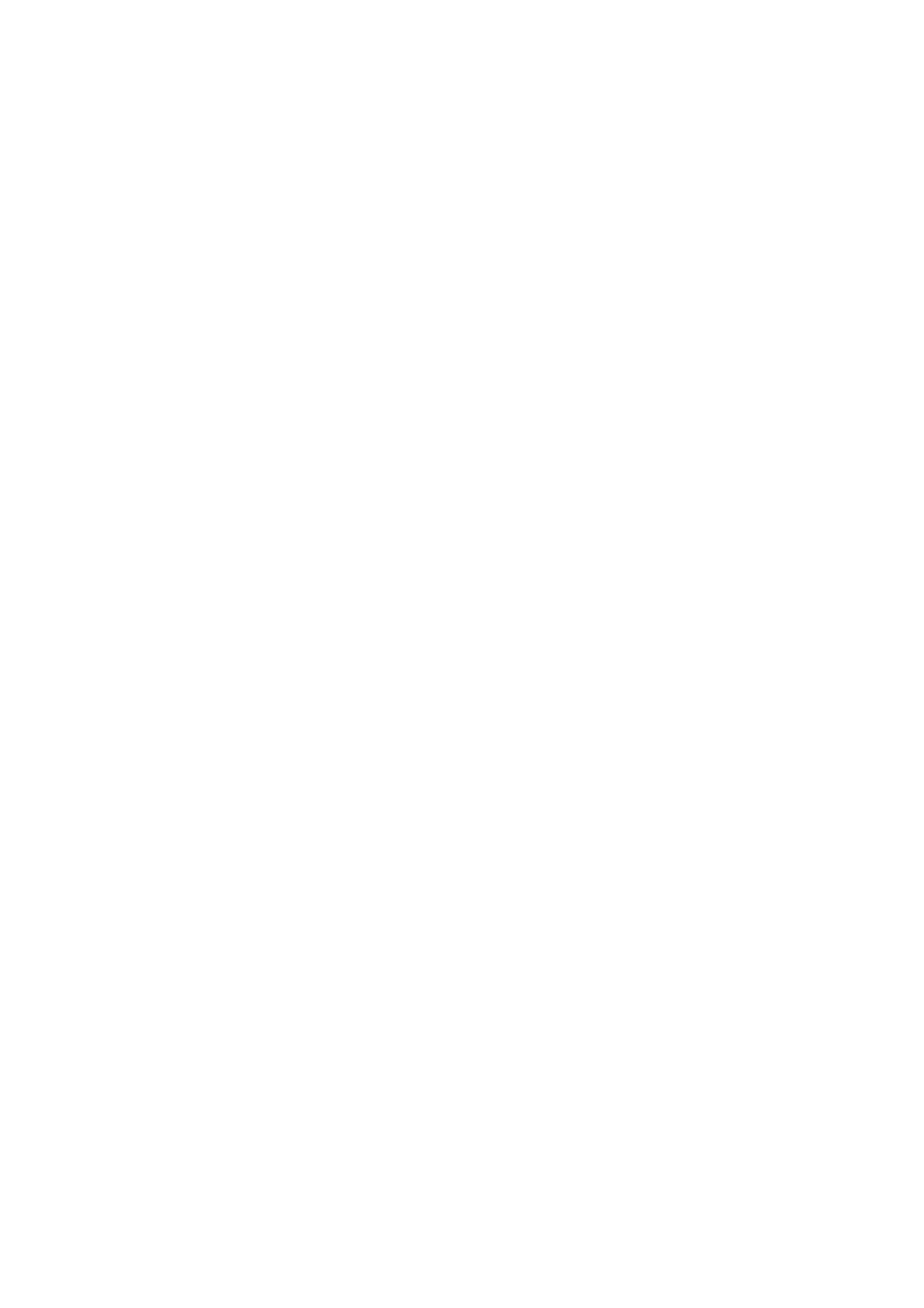## **MEMORANDUM OF UNDERSTANDING** *between* THE EUROPEAN

OMBUDSMAN *and* THE EUROPEAN INVESTMENT BANK *concerning information on the Bank's policies, standards and procedures and the handling of complaints, including complaints from non-citizens and non-residents of the European Union*

#### **1. Background and objectives of the present Memorandum of Understanding**

The European Ombudsman (the "EO") and the European Investment Bank (the "EIB") are part of, and function within, the institutional framework of the European Union.

The EIB is the financing institution of the European Union. The capital of the EIB is subscribed by the Member States of the EU. The EIB has its own legal personality and enjoys financial autonomy within the EU system. The EIB raises substantial volumes of funds on the capital markets which it lends on favourable terms to projects furthering EU policy objectives. Outside the EU, EIB lending ("external lending") is based on EU external cooperation and development policies.

The EO, who is elected by and reports to the European Parliament, is required to be completely independent in the performance of his duties. The EO has power to conduct inquiries concerning instances of maladministration in the activities of the Community institutions or bodies, with the exception of the Court of Justice and Court of First Instance acting in their judicial role. Inquiries may be conducted on the EO's own initiative, or following a complaint. Any citizen of the European Union, and any natural or legal person residing or having its registered office in a Member State is entitled to complain to the EO.

The present Memorandum of Understanding builds on the experience of good co-operation between the EIB and the EO in relation to the EO's inquiries into possible maladministration by the EIB.

The common objective of the EO and the EIB is to "raise the bar" in relation to stakeholders' engagement and protection as regards the EIB's activities and, in particular, to extend such protection to physical and legal persons who are not citizens or residents of one of the Member States of the EU, or who do not have a registered office in one of the EU Member States. The present Memorandum provides a basis for constructive co-operation in pursuit of this objective.

#### **2. Points of principle**

The EO and the EIB share the same view on the following points of principle:

I. The EIB should inform the public about the policies, standards and procedures that apply to the environmental, social and developmental aspects of its activities.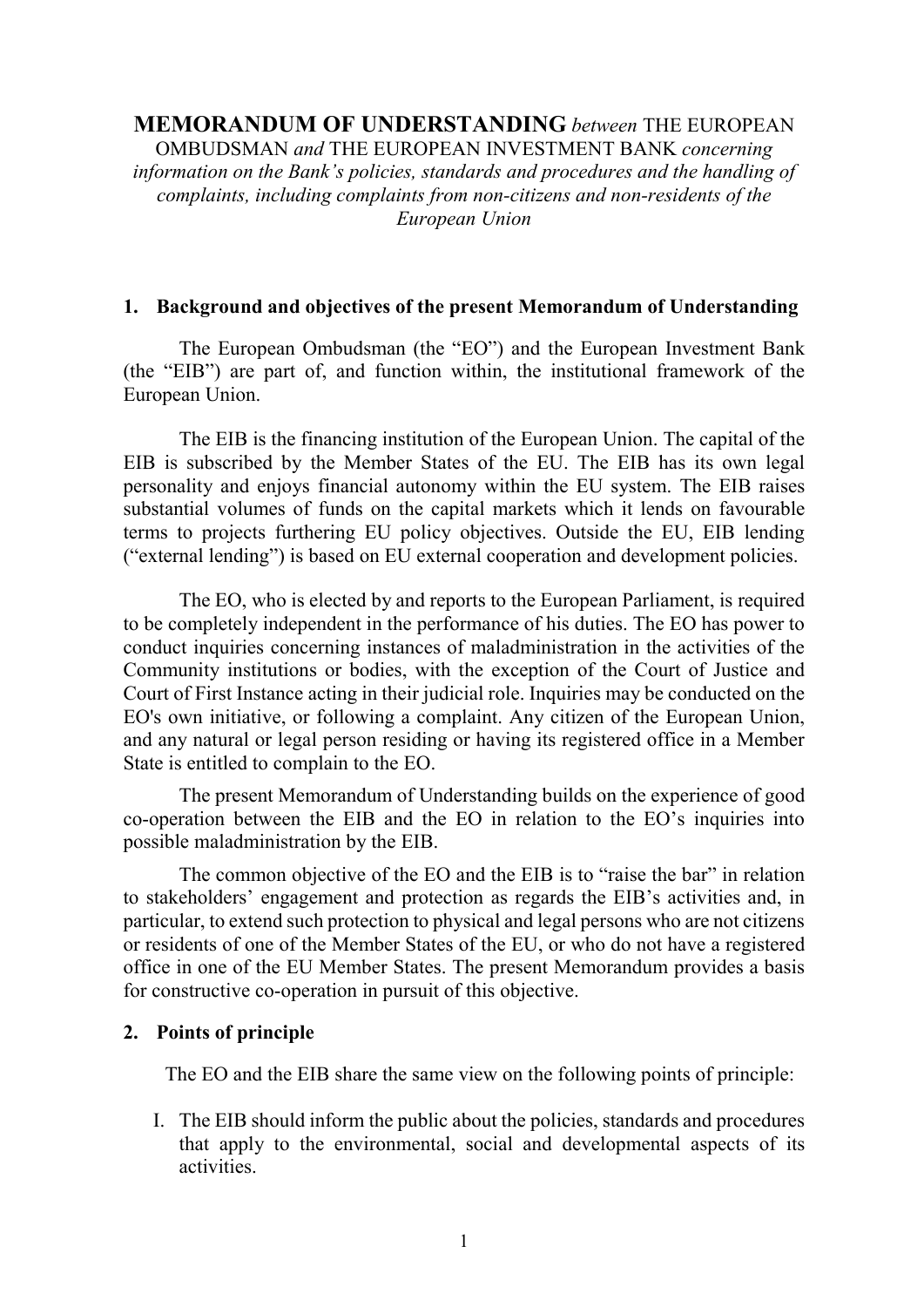- II. The concept of "maladministration" applied by the EO includes failure to comply with human rights, with the applicable law, or with the principles of good administration.
- III. One of the requirements of good administration is that the EIB should comply with its established policies, standards and procedures.
- IV. Before turning to the EO, complainants should have recourse to an effective internal EIB complaints procedure.

On the basis of the above points and the experience gained through their good co-operation so far, the EO and EIB declare the following:

- − The EIB declares that:
	- 1. it has in place a Complaints Mechanism Policy which aims at providing members of the public with an institutional procedure, internal to the EIB, for the handling of complaints. The Complaints Mechanism Policy includes the EIB's commitment to ensure the adequate engagement of stakeholders as well as internal procedures for that purpose;
	- 2. with a view to improving the information available to the public in relation to the relevant standards and policies applying to the EIB's activities, Annex I of the Complaints Mechanism Policy provides a list of relevant documents which are also accessible through the EIB's website;
	- 3. it is committed to launching a public consultation on its Complaints Mechanism Policy in early 2009.

− The EO declares that:

- 1. whenever the only reason not to inquire into a complaint alleging maladministration by the EIB is that the complainant is not a citizen or resident of the EU, the EO is committed to using the own-initiative power to open an inquiry into the matter.
- 2. the EO does not consider it appropriate to substitute his judgement for that of the EIB as regards substantive environmental, social and developmental questions that may arise during an inquiry into possible maladministration. The EO considers that his role is to review whether the EIB has provided a consistent and reasonable explanation of its position in relation to such matters;
- 3. the EO considers that the record of how the EIB has dealt with the matters raised in the complaint through its own internal mechanisms and procedures is the appropriate starting point for his own review. Complaints should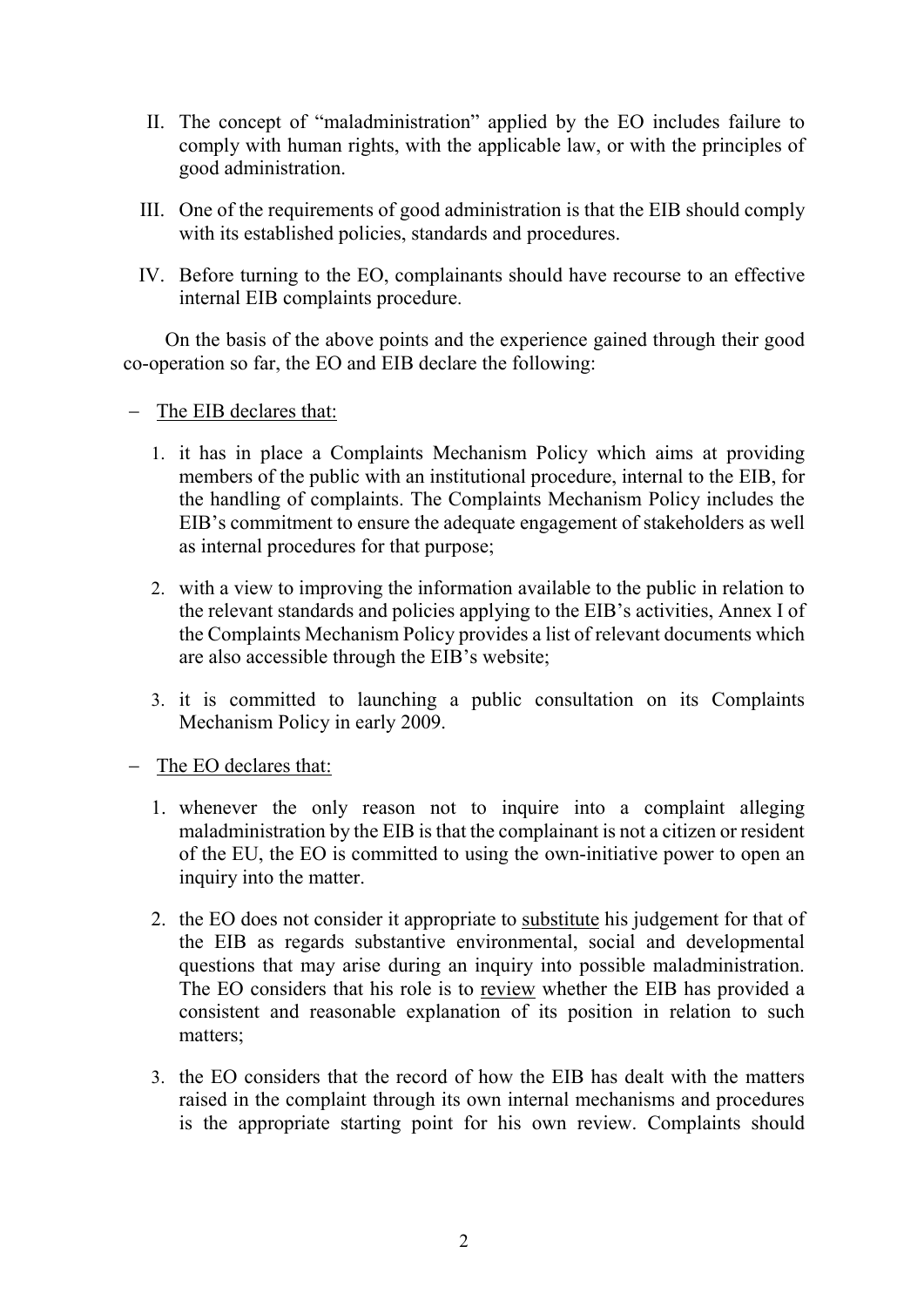therefore include an explanation of why the complainant contests the record, or the EIB's position as set out therein<sup>[1](#page-4-0)</sup>.

#### **3. Final provisions**

The present Memorandum of Understanding is not intended to establish legal rights or obligations, either in the relationship between the EO and the EIB or *vis-àvis* third parties.

No provision of this Memorandum of Understanding shall be construed so as to interfere in any way with the decision-making autonomy of the two parties with regard to their respective areas of activity, or to run counter to, or modify, either party's legal obligations.

The EIB and the EO will endeavour to meet regularly, in principle at least once a year, in order to exchange views on the practical implementation of the provisions of the present Memorandum of Understanding and to discuss possible improvements. They intend, in particular, to review the present Memorandum of Understanding to take account of the results of the EIB's public consultation on its Complaints Mechanism Policy.

This Memorandum of Understanding may be reviewed at the request of either party and either party has the right to withdraw from it at any time.

Luxembourg, 9 July 2008

P. Nikiforos Diamandouros Philippe Maystadt

European Ombudsman President, European Investment Bank

<span id="page-4-0"></span><sup>&</sup>lt;sup>1</sup> Article 2.4 of the Statute of the Ombudsman provides that a complaint must be "preceded by the appropriate" administrative approaches to the institutions and bodies concerned".